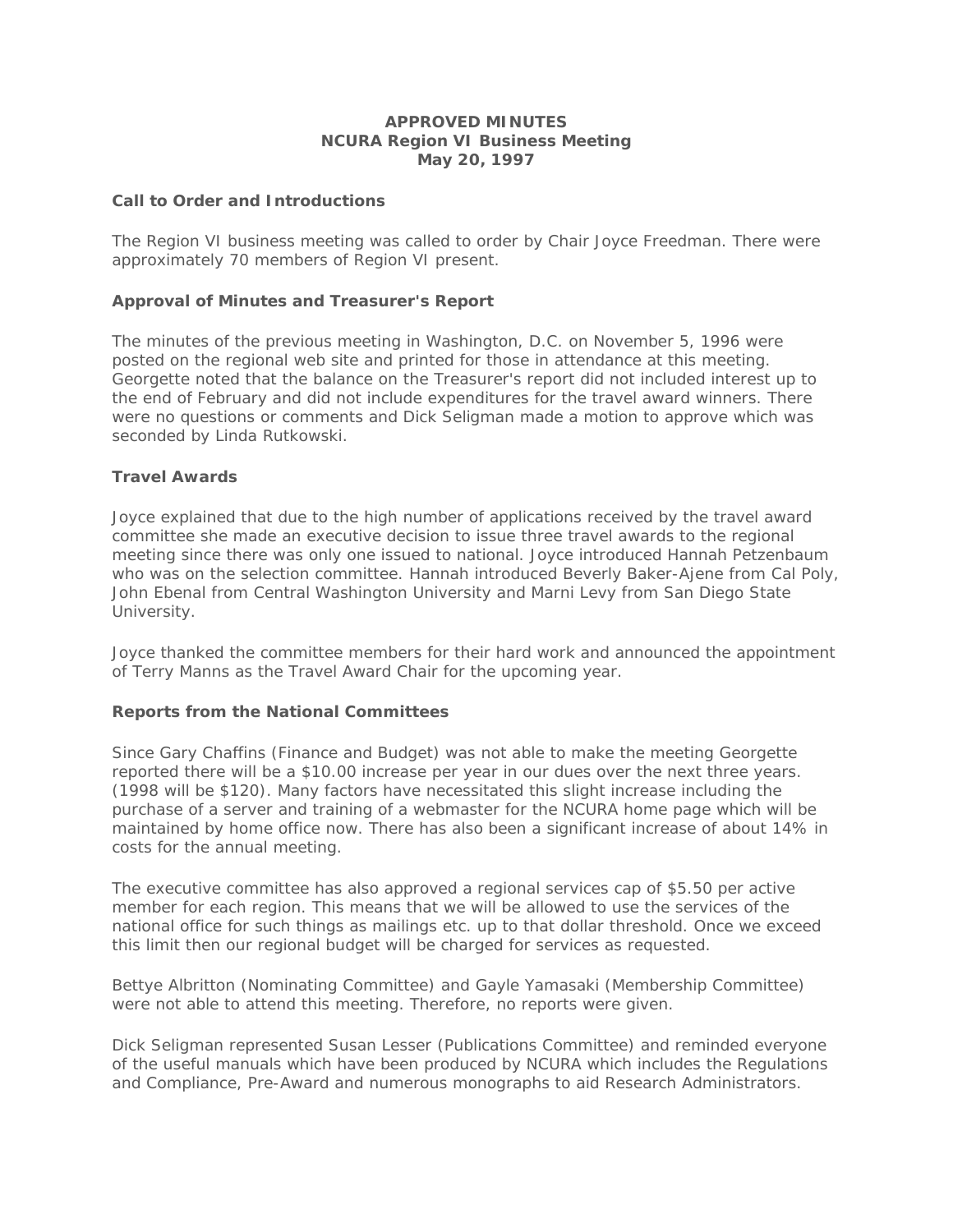Dick also encouraged our membership to send in their comments or thoughts for the NCURA newsletter.

Don Allen reported for Louis Guin (Professional Development) that this committee held a teleconference conference in January to select John Case as the new faculty member for the Fundamentals Workshop. He will serve for the next three years. At the next meeting in June the committee will be looking at workshops to be taken out to the regional chairs and special conferences to be put on to assist the membership. Strategic planning issues such as alternate modes of communication and how to effectively respond to current changes and topics will also be discussed. The committee will also be looking at NCURA's relationship with other organizations such as SRA.

# **Results of RAC Elections**

Joyce thanked Carol Zuiches for serving on the RAC committee for the last two years and announced that Dick Seligman has been elected to serve on the Regional Advisory Committee for the next two years. Mary Nunn has agreed to continue to serve as an appointed member for two more years.

# **Web Committee Report**

Joyce also announced that she has made an executive decision to continue this regional committee. Dave Dungan and Neil Maxwell provided the membership with a written report from the Web Committee. Dave has agreed to continue as the webmaster for another year. Some of the report highlights:

- The web site has been updated to a frame-based format.
- The Spring Meeting program was made available from the preliminary stages to provide as much information to the membership as possible. Hotel and registration information were also provided.
- Career Page is now being managed by Dan Nordquist who joined the committee in January 1997. In the past six months usage has increased with approximately 20 additional postings.
- An activity listing was provided on the usage and we have seen a dramatic increase in "hits." We have 300 members who are subscribed.
- There are currently links to 19 Region VI web sites and anyone who would like to have their sites added just send your URL to the webmaster, Dave Dungan.

The committee recommends its continuance and all members have agreed to continue to serve on the Web Committee. During the upcoming year the committee anticipates developing a mechanism for rotating committee members on and off the Web committee as well as exploring the possibility of making it a permanent committee of Region VI.

# **Report from Ad Hoc Committee on Professional Development**

Hal Gollos chaired this committee and asked Don Allen-University of Washington, John Case-Desert Research Institute and Terry Manns-Cal State Sacramento to serve as advisors.

This ad hoc committee was asked for a recommendation on the issue of whether or not Region VI has a need for a Professional Development Committee (PDC).